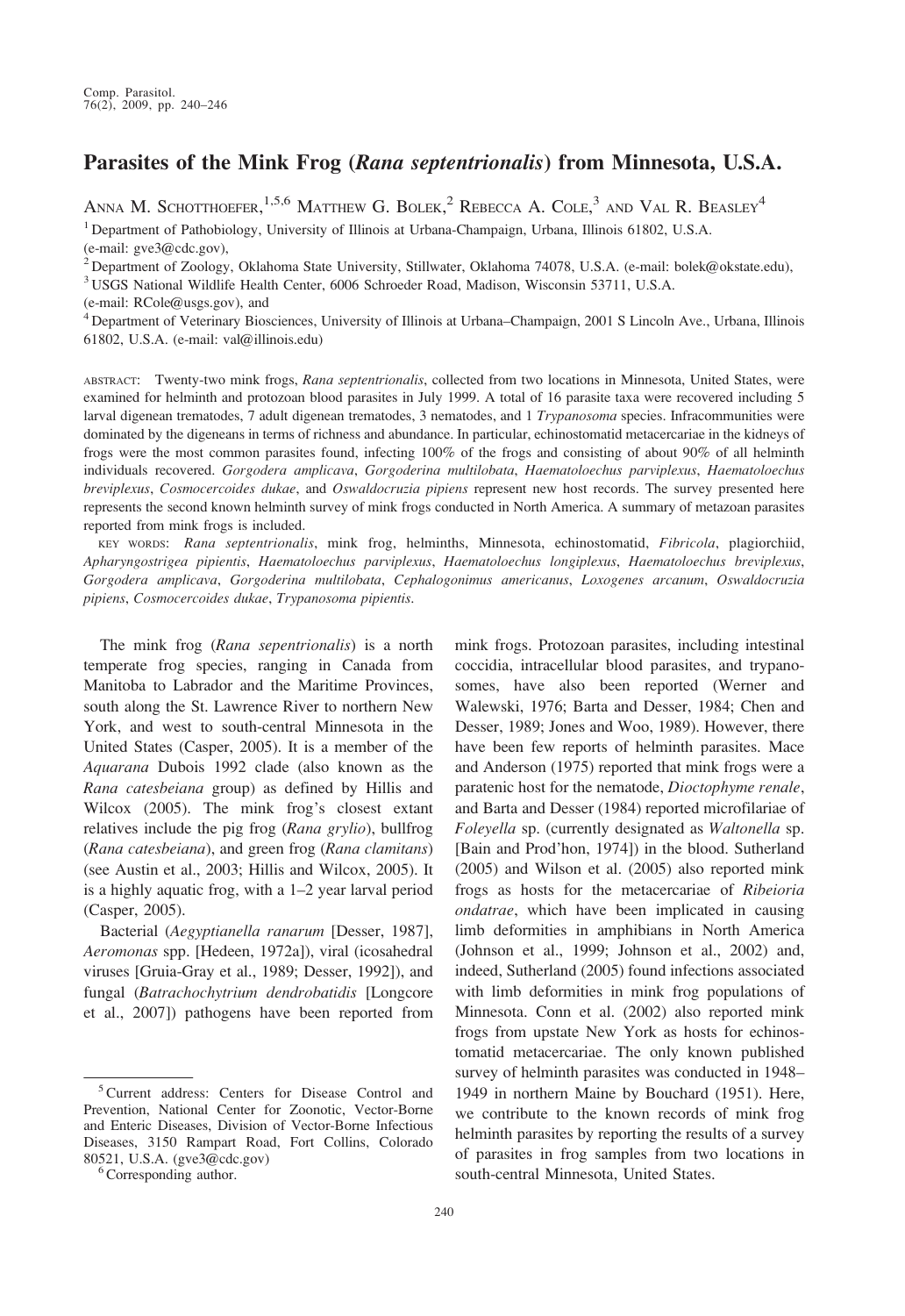## MATERIALS AND METHODS

Mink frogs  $(n = 22)$  were collected in July 1999 at two wetlands in south-central Minnesota, U.S.A. Site 1 was located in Stearns County at Birch Lake State Forest  $(45^{\circ}46'14.74''N, 94^{\circ}47'17.41''W)$ . Site 2 was a privately owned wetland in Todd County  $(45^{\circ}48'23.33''N,$  $94^{\circ}50'42.61''$ W). Captured frogs were held on ice and transported from Minnesota to Wisconsin, where they were held at  $10^{\circ}$ C until the time of necropsy (up to 6 d postcapture). After euthanasia by immersion in 1:500 tricaine methanesulfonate (MS-222), frogs were weighed to the nearest 0.01 g and their snout–vent lengths were recorded (mm). Each frog was examined for ectoparasites and external abnormalities prior to necropsy. Blood films were collected and fixed in 100% methanol for later examination of blood parasites. The buccal and body cavities, internal organs, eyes, and skin were examined under stereomicroscopy for helminth parasites following standard protocols (Smyth and Smyth, 1980; Pritchard and Kruse, 1982). Parasite specimens recovered were isolated in amphibian's ringer solution (Smyth and Smyth, 1980) in small watch glasses, counted, and fixed in hot, 10% neutralbuffered formalin (NBF) or 95% ethyl alcohol. Trematodes were prepared for identification using Semichon's acetocarmine stain, and nematodes were cleared in glycerine (Pritchard and Kruse, 1982). Blood films were stained with Giemsa and examined under  $\times 400$  magnification; the number of fields of view inspected approximated 100,000 erythrocytes per frog. The carcasses of frogs were fixed in 10% NBF and cleared and stained using a modified method of Hanken and Wassersug (1981) for later identification and enumeration of encysted metacercariae in the musculature. This method has previously been used to detect and quantify metacercariae embedded in the musculature of amphibians (Sessions and Ruth, 1990). Recognition of the different metacercariae observed during necropsies was possible in the cleared and stained frogs due to the different staining patterns and other morphological characteristics that were preserved in the specimens (e.g., excretory vesicles, echinostomatid collar spines; A. M. Schotthoefer, personal observation). Identifications of adult taxa were made using original descriptions of parasites and related literature (Olsen, 1937; Lang, 1968; Ulmer, 1970; Baker, 1977; Schell, 1985; Vanderburg and Anderson, 1987a, 1987b, 1987c; McAlpine and Burt, 1998; Bolek and Janovy, 2007). Additionally, the paratype of Gorgoderina multilobata was borrowed from the H. W. Manter Parasitology Collection, University of Nebraska, Lincoln, Nebraska (HWML 23428) and compared to worms recovered from our study. Larval digeneans were identified based on descriptions in Chandler (1942), Ulmer (1970), Schell (1985), McAlpine and Burt (1998), and Sutherland (2005) and, in some cases, were identified only to order. Descriptions in Woo (1969) were used to identify the trypanosome species. Voucher specimens of parasites were deposited in the Harold W. Manter Laboratory of Parasitology, University of Nebraska–Lincoln (collection nos. HWML): Gorgoderina multilobata (49009), Gorgodera amplicava (49010), Cephalogonimus americanus (49011), Haematoloechus longiplexus (49012), Haematoloechus parviplexus (49013), Haematoloechus breviplexus (49014), Loxogenes arcanum (49015), undetermined echinostomatid (49016), Cosmocercoides dukae (49017– 49018), and Oswaldocruzia pipiens (49019). Cleared and stained frogs were deposited in the Bell Museum of Natural

History, University of Minnesota, Minneapolis–St. Paul, Minnesota (Collection nos. 14624–15168).

Prevalences, mean abundances, and intensities (sensu Bush et al., 1997) were calculated for each parasite taxa recovered. We also determined the taxa that dominated each infracommunity in terms of representing more than 50% of the individuals recovered per host.

#### RESULTS

Six (5 males:1 female) and 16 (9 males:7 females) mink frogs were collected and necropsied from Sites 1 and 2, respectively. The average weights and lengths  $(\pm 1$  SD) of frogs collected from Site 1 were 7.2 (3.72) g and 44.5 (6.92) mm, respectively, and from Site 2 were 7.8 (0.93) g and 46.1 (2.09) mm, respectively. All of the frogs examined were infected with at least one species of parasite. In total, 16 parasite taxa were recovered from the frogs examined; 5 of these taxa were larval digenean trematodes, 7 were adult digenean trematodes, 3 were nematodes, and 1 Trypanosoma species was detected in the blood (Table 1). Eleven taxa were found at Site 1, and 14 were found at Site 2. On average  $(\pm 1$  SD), frogs were infected with 4.0 (2.76) parasite taxa at Site 1 and 4.3 (1.61) taxa at Site 2.

Infracommunities ranged from 56 to 208 helminth individuals per frog at Site 1 and from 69 to 979 per frog at Site 2. Larval trematodes dominated the communities; approximately 90% of the helminths recovered at Site 1 were larval trematodes, as were about 96% of the helminths recovered at Site 2. Echinostomatid metacercariae from the kidneys of frogs had the highest infrapopulations (Table 1) and dominated the infracommunities in 19 of the 22 (86.4%) frogs examined. A metacercaria, identified as belonging to the Order Plagiorchiida, and found encysted in the body cavity on surfaces of visceral organs and in the musculature (referred to here as Plagiorchiid2), dominated the infracommunities of 3 of the 6 (50%) frogs necropsied from Site 1. On average  $(\pm 1$  SD), frogs were infected with 1.5 (0.54) and 2.5 (0.73) larval trematode taxa, 1.5 (1.64) and 1.3 (1.00) adult trematode taxa, and 0.7 (0.52) and 0.4 (0.63) nematode taxa at Sites 1 and 2, respectively. In general, adult trematode and nematode infrapopulations did not exceed 35 and 7 worms, respectively (Table 1).

### **DISCUSSION**

The mink frog is a highly aquatic frog. Adults occur in permanent water bodies, especially where there are protected areas with abundant aquatic macrophytes (Hedeen, 1986; Casper, 2005). Individ-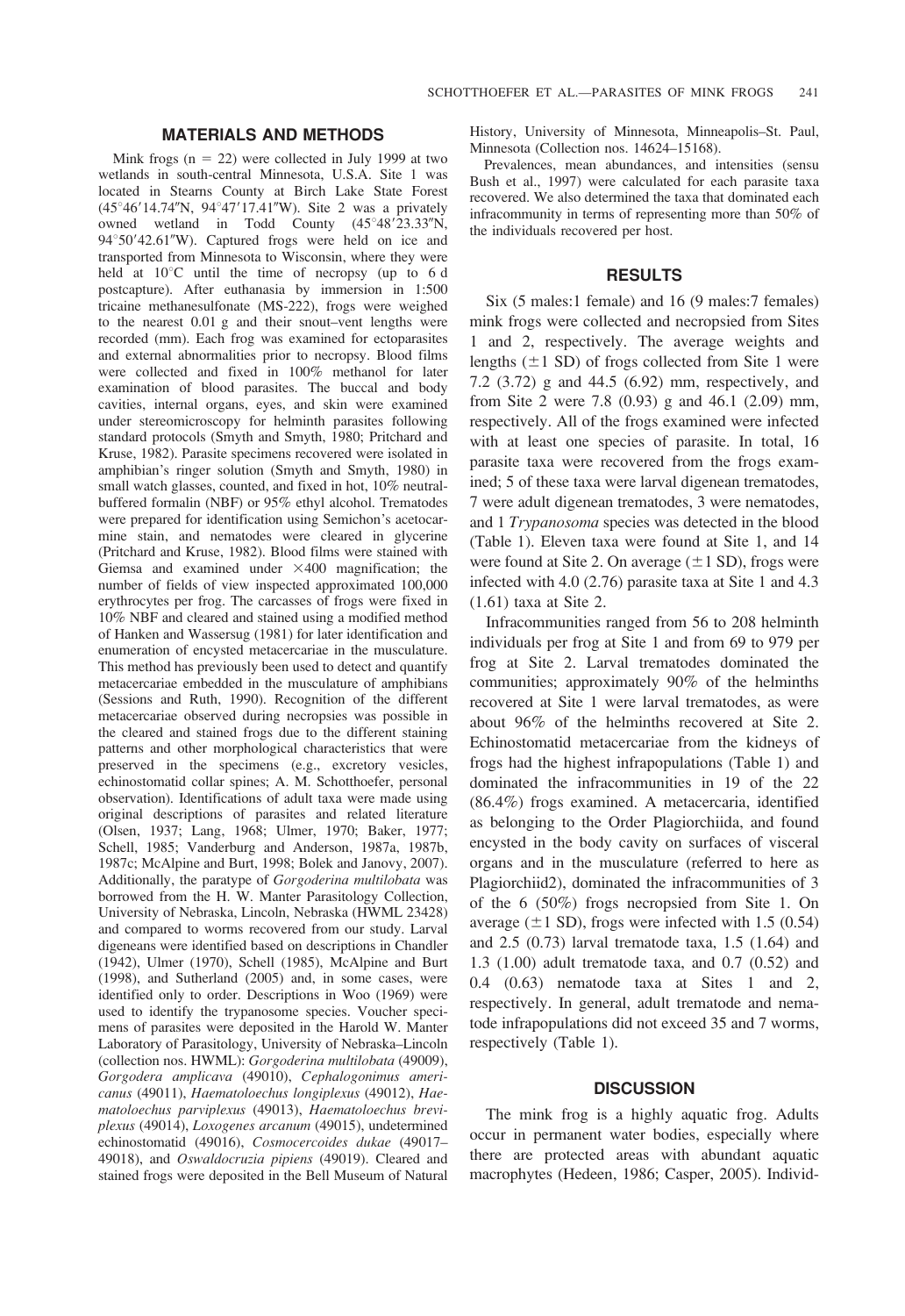|                                   | Site 1 ( $n = 6$ )   |                                   |                         | Site 2 ( $n = 16$ )  |                                   |                         |                                                              |
|-----------------------------------|----------------------|-----------------------------------|-------------------------|----------------------|-----------------------------------|-------------------------|--------------------------------------------------------------|
| Parasite taxa (stage*)            | Prevalence<br>$(\%)$ | Mean<br>abundance<br>$(\pm 1$ SD) | Range of<br>intensities | Prevalence<br>$(\%)$ | Mean<br>abundance<br>$(\pm 1$ SD) | Range of<br>intensities | Site(s) of infection                                         |
| Protozoa                          |                      |                                   |                         |                      |                                   |                         |                                                              |
| Trypanosoma pipientis             | 33.3                 |                                   | $1 - 12$ †              | 6.3                  |                                   | $\mathbf{1}$            | Blood                                                        |
| Trematoda                         |                      |                                   |                         |                      |                                   |                         |                                                              |
| Echinostomatids (L) <sup>†</sup>  | 100                  | 61.3 (57.59)                      | $6 - 147$               | 100                  | 379.9 (265.78)                    | $40 - 972$              | Kidneys                                                      |
| Fibricola sp. (L)                 | $\mathbf{0}$         |                                   |                         | 62.5                 | 7.1(12.56)                        | $1 - 51$                | Body cavity, musculature                                     |
| Apharyngostrigea pipientis (L)    | $\overline{0}$       |                                   |                         | 6.3                  | 0.07(0.25)                        | $\mathbf{1}$            | Body cavity                                                  |
| Unidentified Plagiorchiid1 (L)    | $\overline{0}$       |                                   |                         | 50                   | 2.5(3.72)                         | $1 - 12$                | Body cavity,<br>musculature, under<br>skin                   |
| Unidentified Plagiorchiid2 (L)    | 50                   | 54.5 (72.88)                      | $65 - 185$              | 31.3                 | 0.8(1.44)                         | $1 - 5$                 | Body cavity,<br>musculature, under<br>skin                   |
| Haematoloechus<br>longiplexus (A) | 16.7                 | 0.3(0.82)                         | $\mathfrak{2}$          | 37.5                 | 2.1(3.86)                         | $1 - 11$                | Lungs                                                        |
| Haematoloechus<br>parviplexus (A) | 33.3                 | 2.3(4.80)                         | $2 - 12$                | 25                   | 2.4(6.87)                         | $1 - 27$                | Lungs                                                        |
| Haematoloechus<br>breviplexus (A) | $\boldsymbol{0}$     |                                   |                         | 6.3                  | 0.06(0.25)                        | 1                       | Lungs                                                        |
| Haematolechus sp.<br>(immature A) | 16.7                 | 0.2(0.41)                         | $\mathbf{1}$            | 25                   | 0.7(1.45)                         | $1 - 5$                 | Lungs                                                        |
| Cephalogonimus<br>americanus (A)  | 50                   | 6(8.00)                           | $4 - 18$                | $\boldsymbol{0}$     |                                   |                         | Intestine                                                    |
| Loxogenes arcanum (A)             | 16.7                 | 3.3(8.16)                         | 20                      | $\overline{0}$       |                                   |                         | Wall of stomach at<br>pylorus, pancreas,<br>surface of liver |
| Gorgodera amplicava (A)           | $\theta$             |                                   |                         | 25                   | 0.4(0.74)                         | $1 - 2$                 | <b>Bladder</b>                                               |
| Gorgoderina multilobata (A)       | 16.7                 | 0.2(0.41)                         | $\mathbf{1}$            | 6.3                  | 0.07(0.26)                        | $\mathbf{1}$            | <b>Bladder</b>                                               |
| Unidentified gorgoderid (A)       | $\theta$             |                                   |                         | 6.3                  | 0.07(0.26)                        | $\mathbf{1}$            | <b>Bladder</b>                                               |
| Nematoda                          |                      |                                   |                         |                      |                                   |                         |                                                              |
| Oswaldocruzia pipiens (A)         | 16.7                 | 1.2(2.86)                         | $\tau$                  | 6.3                  | 0.2(0.75)                         | 3                       | Intestine, body cavity                                       |
| Cosmocercoides dukae (A)          | 33.3                 | 1.2(1.83)                         | $3 - 4$                 | 25                   | 0.4(0.72)                         | $1 - 2$                 | Rectum                                                       |
| Unidentified nematode (J)         | 16.7                 | 0.3(0.82)                         | $\overline{2}$          | 12.5                 | 0.3(0.77)                         | $1 - 3$                 | Intestine                                                    |

Table 1. Prevalence, mean abundance, and range of intensities of parasites found in 22 specimens of Rana septentrionalis from Minnesota, United States.

\* Parasite stage recovered; L, larvae; J, juvenile; A, adult; includes gravid and non-gravid specimens.

{ Per 100,000 erthrocytes.

{ May include members of the genera Echinostoma and Echinoparyphium.

uals are described as spending the majority of their time resting and foraging in water, often in a semisubmerged state, and their gut contents reflect a primarily aquatic diet (Hedeen, 1972b). They have been found in terrestrial habitats only after night rains (Hedeen, 1986). Larvae typically metamorphose after a 1-yr larval period, although 2-yr larval periods do occur (Hedeen, 1972c; Leclair and Laurin, 1996; Casper, 2005). The helminth communities found in the mink frogs from Minnesota were consistent with those previously reported for aquatic frogs. Frog species living a predominately aquatic existence tend to be infected with parasite communities that are dominated by trematode taxa, whereas the communities found in terrestrial species are comprised largely of nematode and, sometimes, cestode taxa (Brandt, 1936; Rankin, 1945; Muzzall, 1991; McAlpine, 1997; Bolek and Coggins, 2003). In the mink frog individuals that we examined, the parasite communities were dominated by trematode species in terms of richness, prevalences, and abundances (Table 1). In particular, larval stages of trematodes were the most numerically abundant and, of the 3 taxonomic groups of helminths detected (e.g., larval trematode, adult trematode, and nematode), adult trematode species were the most species rich. Bouchard (1951) also found a diversity of trematode taxa infecting mink frogs in Maine and found that the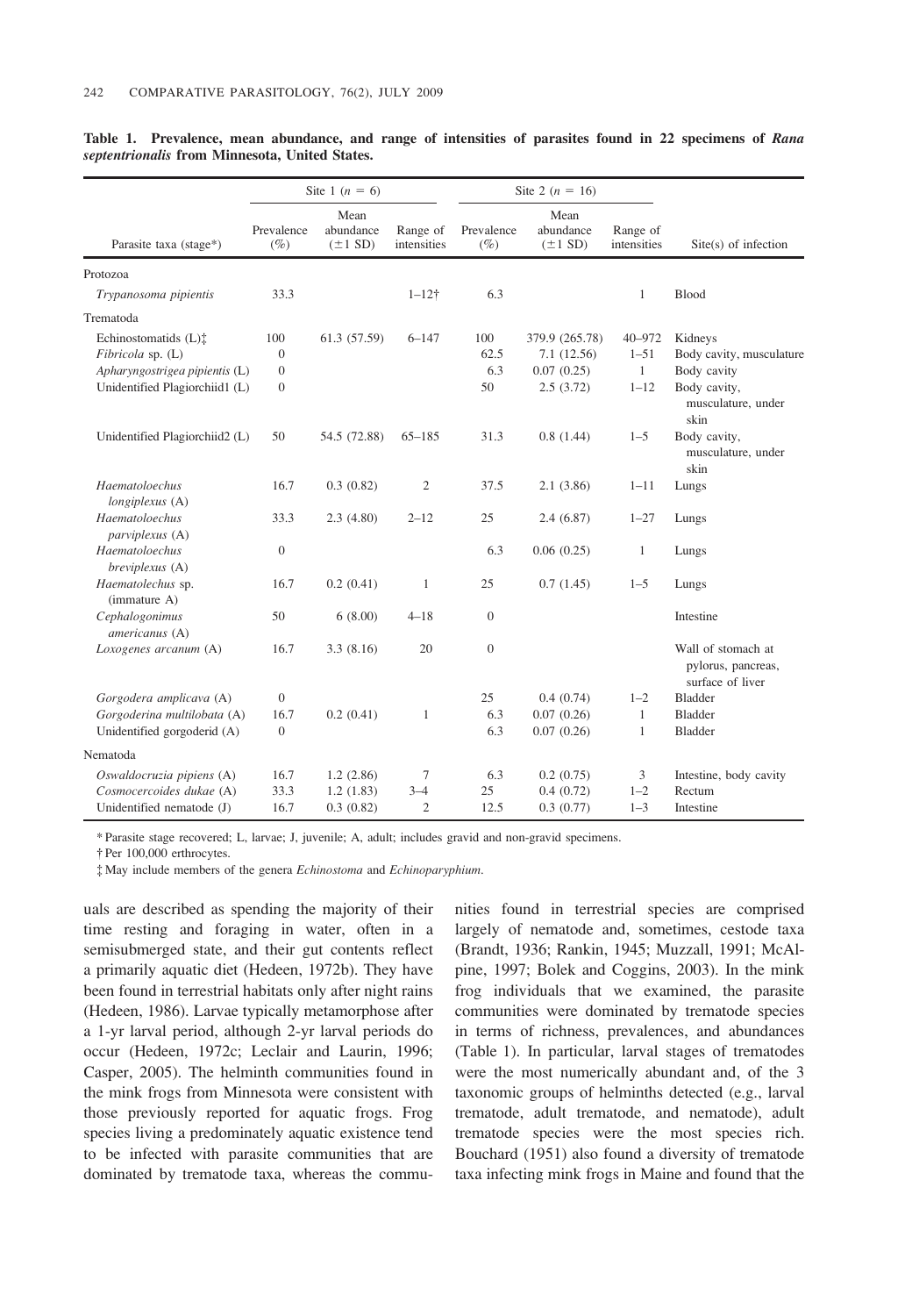prevalences and intensities of these infections were frequently higher in mink frogs than in the more terrestrial species examined from the same region (e.g., Bufo americanus, Rana pipiens, Rana sylvatica).

Many of the adult trematode taxa detected in our survey in Minnesota were also found in mink frogs in Maine (Bouchard, 1951; Table 2). However, we did not find Glypthelmins quieta, Haematoloechus medioplexus, Haematoloechus varioplexus (but see note Table 2), Megalodiscus temperatus, Halipegus sp., or Cylindrotaenia americana, as were reported for Maine mink frogs (Bouchard, 1951). The one blood parasite detected in our survey, Trypanosoma pipientis, was also previously reported in mink frogs in Ontario, Canada (Barta and Desser, 1984; Table 2); whereas G. amplicava, G. multilobata, H. parviplexus, H. breviplexus, C. dukae, and O. pipiens are new host records.

The helminth communities in mink frogs in Minnesota were comprised of parasite taxa that have frequently been reported to infect other anuran species (e.g., Ulmer, 1970; McAlpine and Burt, 1998). Exceptions are H. parviplexus and L. arcanum. Both of these species were first reported from bullfrogs by Stafford (1900, 1902) and have since been predominantly reported from bullfrogs, green frogs, and mink frogs (Bouchard, 1951; Williams and Taft, 1980; Muzzall, 1991; McAlpine and Burt, 1998; Bolek and Janovy, 2007), although Goldberg and Bursey (2007) recently reported  $L.$  arcanum from Rana (= $Litho$ bates) vaillanti in Costa Rica. Bolek and Janovy (2007) demonstrated that H. parviplexus infects bullfrogs and green frogs, but that leopard frogs appear to be resistant to infection with this *Haemato*loechus species. Our finding of H. parviplexus in Minnesota mink frogs raises the possibility that H. parviplexus is an Aquarana Dubios 1992 specialist.

It is possible that *L. arcanum* also represents a species that diverged and coevolved with the Aquarana Dubois 1992 clade. However, because it has also been reported to infect leopard frogs (Osborn, 1912; Crawford, 1938; Goldberg and Bursey, 2007), it is unlikely that it is an Aquarana specialist. Interestingly, however, we did not detect this species in over 500 leopard frogs examined from the same region, and during the same time period, as the mink frogs that were examined for the current study (Schotthoefer, 2003). Adults of L. arcanum are found encysted in the wall of the duodenum at the pylorus, although they may also be found associated with the liver or urinary bladder (Stafford, 1900; Osborn, 1912; Crawford, 1938). Metacercariae of L. arcanum are transmitted to frogs in odonate naiads (Crawford, 1938).

Mink frog populations have recently been reported with high prevalences of limb abnormalities (Gardiner and Hoppe, 1999; Vandenlangenberg et al., 2003; Hoppe, 2005), and Sutherland (2005) found abnormalities associated with  $R$ . ondatrae infections. In the mink frog individuals we necropsied, no R. ondatrae infections were detected, and only 5 of 144 (3.5%) mink frogs captured and examined for external abnormalities during a 3-yr study of 36 wetlands, including the 2 studied here, were observed with abnormalities (Schoff et al., 2003). Therefore, it does not appear that mink frogs in the region of Minnesota we studied are experiencing population constraints related to high abnormality rates.

In summary, mink frogs are somewhat unique among the ranid species of North America in having a range restricted to the high northern latitudes. The species is also described as being one of the most aquatic frogs in North America (Hedeen, 1986; Casper, 2005). Surprisingly, the helminth communities of the species have been little studied. Our examination reveals a helminth community dominated by larval and adult digenean trematodes, with the majority of species being shared with other ranid species. Comparative studies of the helminth communities of the mink frog, and its close relatives bullfrogs and green frogs, would provide insight into the roles of contemporary ecology and evolution in structuring anuran parasite communities in temperate climates.

### ACKNOWLEDGMENTS

We would like to thank J. E. Murphy for collecting frogs, the late D. R. Sutherland for help in necropsying the frogs, and A. V. Koehler for reading blood films. We also greatly acknowledge A. Jiménez-Ruiz of the Harold W. Manter Laboratory of Parasitology, University of Nebraska State Museum, for providing specimens of gorgoderids for comparisons. Additionally, M.G.B. thanks Cedar Point Biological Station, University of Nebraska– Lincoln, for use of facilities. Funding was provided by a U.S. Environmental Protection Agency STAR (EPA: R82-5867) grant to V.R.B. Although the research described in this article has been funded in part by the EPA, it has not been subjected to any EPA review and, therefore, does not necessarily reflect the views of the Agency, and no official endorsement should be inferred.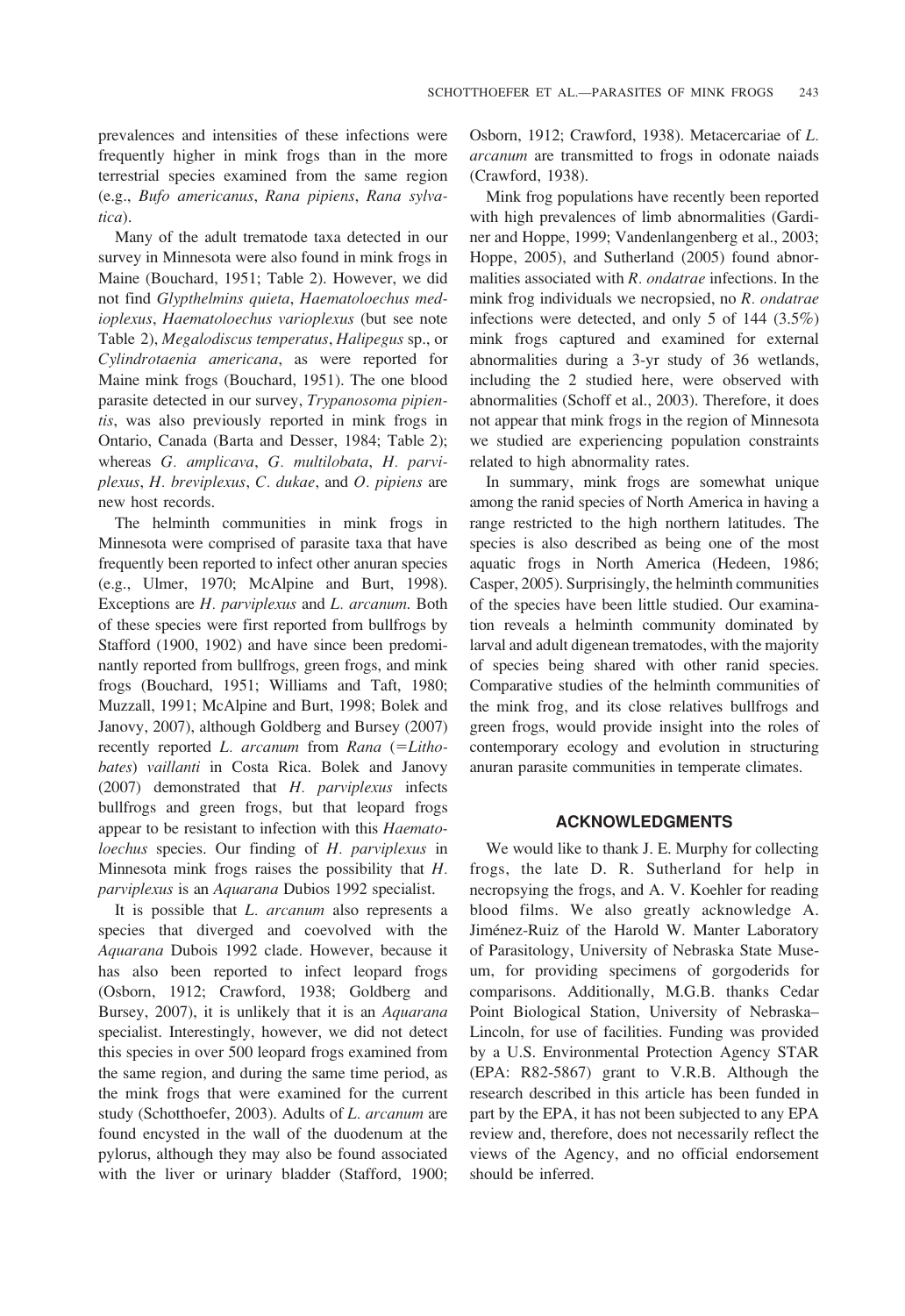| Parasite                                    | % Prevalence<br>(number of hosts examined) | Location                   | Reference                     |
|---------------------------------------------|--------------------------------------------|----------------------------|-------------------------------|
| Protozoa                                    |                                            |                            |                               |
| Trypanosoma pipientis                       | 2.7(75)                                    | Ontario, Canada            | Barta and Desser (1984)       |
|                                             | 43.5(46)                                   | Guelph and Ontario, Canada | Jones and Woo (1989)          |
|                                             | 13.6 (22)                                  | Minnesota                  | This study                    |
| Trypanosoma rotatorium                      | 25.3(75)                                   | Ontario, Canada            | Barta and Desser (1984)       |
|                                             | 8.7(23)                                    | Michigan                   | Werner and Walewski<br>(1976) |
| Trypanosoma ranarum                         | 2.2(46)                                    | Guelph and Ontario, Canada | Jones and Woo (1989)          |
|                                             | 4.3(23)                                    | Michigan                   | Werner and Walewski<br>(1976) |
| Hepatozoon sp.                              | 8.0 (75)                                   | Ontario, Canada            | Barta and Desser (1984)       |
| Lankesterella minima                        | 20.0(75)                                   | Ontario, Canada            | Barta and Desser (1984)       |
| Babesiasoma stableri                        | 18.6 (75)                                  | Ontario, Canada            | Barta and Desser (1984)       |
| Eimeria algonquini                          | 10.3(68)                                   | Ontario, Canada            | Chen and Desser (1989)        |
| Eimeria kermiti                             | 1.5(68)                                    | Ontario, Canada            | Chen and Desser (1989)        |
| Trematoda                                   |                                            |                            |                               |
| Echinostomatid metacercariae                | 100.0(22)                                  | Minnesota                  | This study                    |
|                                             | 100.0(2)                                   | New York                   | Conn et al. (2002)            |
| Fibricola sp. metacercariae                 | 45.5(22)                                   | Minnesota                  | This study                    |
| Apharyngostrigea pipientis<br>metacercariae | 4.5(22)                                    | Minnesota                  | This study                    |
| Plagiorchiid metacercariae                  | 72.7(22)                                   | Minnesota                  | This study                    |
| Ribeiroia ondatrae metacercariae            | NR‡                                        | Minnesota                  | Sutherland (2005)             |
|                                             | NR.                                        | Wisconsin                  | Wilson et al. $(2005)$        |
| Cephalogonimus americanus                   | 10.5(57)                                   | Maine                      | Bouchard (1951)               |
|                                             | 13.6 (22)                                  | Minnesota                  | This study                    |
| Glypthelmins quieta                         | 40.4(57)                                   | Maine                      | Bouchard (1951)               |
| Gorgoderina attenuata                       | 29.8 (57)                                  | Maine                      | Bouchard (1951)               |
| Gorgoderina simplex                         | 8.8 (57)                                   | Maine                      | Bouchard (1951)               |
| Gorgoderina translucida                     | 7.0(57)                                    | Maine                      | Bouchard (1951)               |
| Gorgoderina multilobata                     | 9.1(22)                                    | Minnesota                  | This study                    |
| Gorgodera amplicava                         | 18.2 (22)                                  | Minnesota                  | This study                    |
| Loxogenes arcanum                           | 14.0 (57)                                  | Maine                      | Bouchard (1951)               |
|                                             | 4.5(22)                                    | Minnesota                  | This study                    |
| Megalodiscus temperatus                     | 3.5(57)                                    | Maine                      | Bouchard (1951)               |
| Haematoloechus longiplexus                  | 42.1 (57)                                  | Maine                      | Bouchard (1951)               |
|                                             | 31.8(22)                                   | Minnesota                  | This study                    |
| Haematoloechus medioplexus                  | 10.5(57)                                   | Maine                      | Bouchard (1951)               |
| Haematoloechus varioplexus†                 | 5.3 (57)                                   | Maine                      | Bouchard (1951)               |
| Haematoloechus parviplexus                  | 27.3 (22)                                  | Minnesota                  | This study                    |
| Haematoloechus breviplexus                  | 4.5(22)                                    | Minnesota                  | This study                    |
| Halipegus sp.                               | 28.1 (57)                                  | Maine                      | Bouchard (1951)               |
| Cestoda                                     |                                            |                            |                               |
| Cylindrotaenia americana                    | 12.3(57)                                   | Maine                      | Bouchard (1951)               |
| Nematoda                                    |                                            |                            |                               |
| Oswaldocruzia pipiens                       | 9.1(22)                                    | Minnesota                  | This study                    |
| Cosmocercoides dukae                        | 27.3 (22)                                  | Minnesota                  | This study                    |
| Waltonella sp. microfilaria                 | 1.3(75)                                    | Ontario, Canada            | Barta and Desser (1984)       |
| Dioctophyme renale juveniles                | 9.6 (146)                                  | Ontario, Canada            | Mace and Anderson (1975)      |

#### Table 2. Summary of the parasites of Rana septentrionalis in North America.\*

\* Does not include intestinal protozoa reported by Camara and Buttrey (1961).

{ Bouchard reported H. similiplexus in mink frogs, which is a synonym of H. varioplexus. However, it is unclear if Bouchard (1951) was dealing with H. varioplexus or H. parviplexus because no voucher specimens exist and H. parviplexus was originally described as H. varioplexus, and these names have been used interchangeably in the literature (see Bolek and Janovy, 2007).

{ NR, not reported.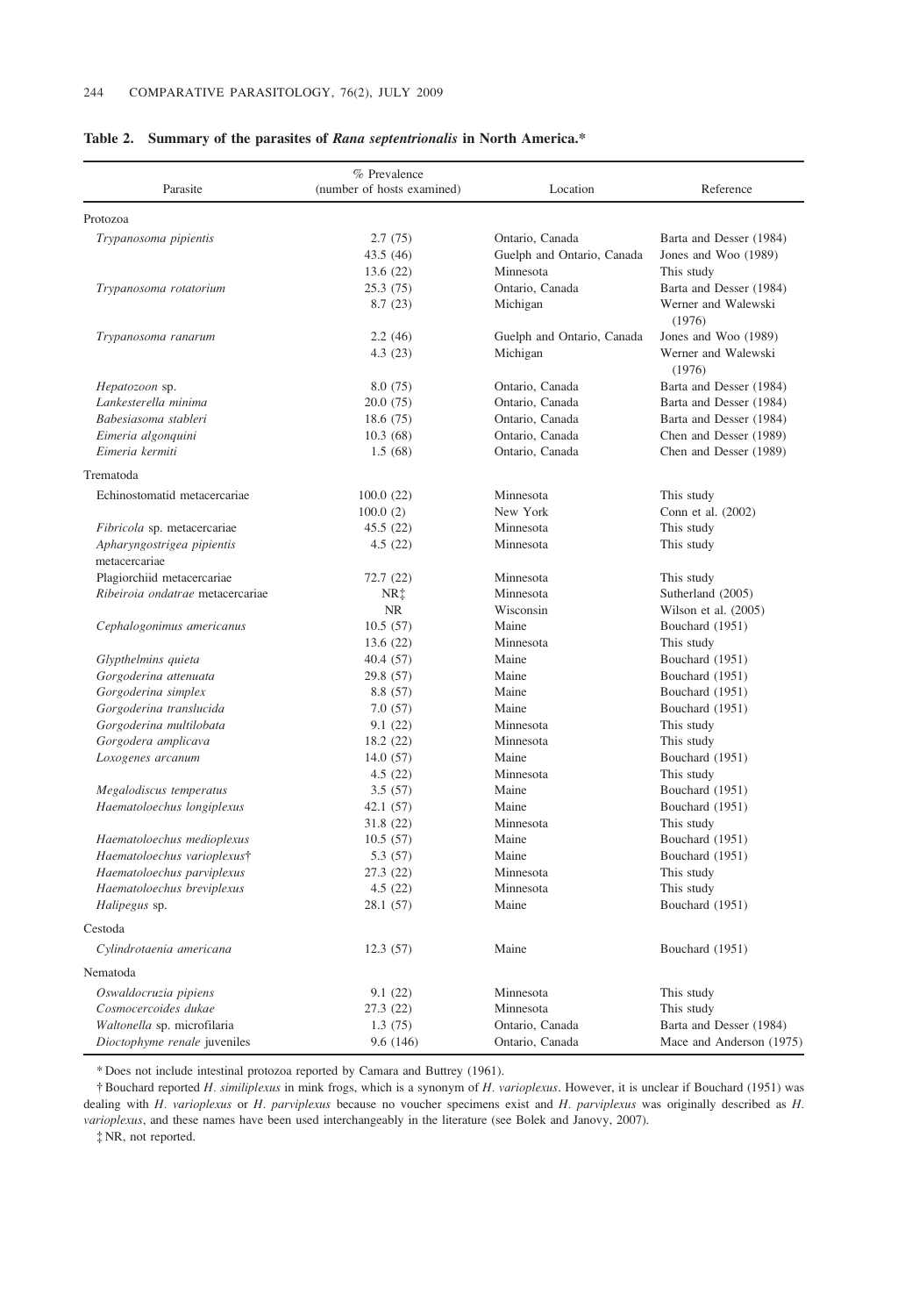## LITERATURE CITED

- Austin, J. D., S. C. Lougheed, P. E. Moler, and P. T. Boag. 2003. Phylogenetics, zoogeography, and the role of dispersal and vicariance in the evolution of the Rana catesbeiana (Anura: Ranidae) species group. Biological Journal of the Linnean Society 80:601–624.
- Bain, O., and J. H. Prod'hon. 1974. Homogéneité des filaire de genre Waltonella, Ochoterenella und Madochotera; creation des Waltonellinae n.subfam. Annales de Parasitologie Humaine et Comparée 49:721–739.
- Baker, M. R. 1977. Redescription of Oswaldocruzia pipiens Walton, 1929 (Nematoda: Trichostrongylidae) from amphibians of eastern North America. Canadian Journal of Zoology 55:104–109.
- Barta, J. R., and S. S. Desser. 1984. Blood parasites of amphibians from Algonquin Park, Ontario. Journal of Wildlife Diseases 20:180–189.
- Bolek, M. G., and J. R. Coggins. 2003. Helminth community structure of sympatric eastern American toad, Bufo americanus, northern leopard frog, Rana pipiens, and blue-spotted salamander, Ambystoma laterale, from southeastern Wisconsin. Journal of Parasitology 89:673–680.
- Bolek, M. G., and J. Janovy, Jr. 2007. Evolutionary avenues for, and constraints on, the transmission of frog lung flukes (Haematoloechus spp.) in dragonfly second intermediate hosts. Journal of Parasitology 93: 593–607.
- Bouchard, J. L. 1951. The platyhelminthes parasitizing some northern Maine Amphibia. Transactions of the American Microscopical Society 70:245–250.
- Brandt, B. B. 1936. Parasites of certain North Carolina salientia. Ecological Monographs 6:491–532.
- Bush, A. O., K. D. Lafferty, J. M. Lotz, and A. W. Shostak. 1997. Parasitology meets ecology on its own terms: Margolis et al. revisited. Journal of Parasitology 83:575–583.
- Camara, J., and B. W. Buttrey. 1961. Intestinal protozoa from tadpoles and adults of the mink frog, Rana septentrionalis Baird. Proceeding of South Dakota Academy of Sciences 40:59–66.
- Casper, G. S. 2005. Rana septentrionalis Baird, 1854(b) Mink frog. Pages 581–584 in M. J. Lannoo, ed., Amphibian Declines: The Conservation Status of United States Species. University of California Press, Berkeley and Los Angeles, California.
- Chandler, A. C. 1942. The morphology and life cycle of a new strigeid, Fibricola texensis, parasitic in raccoons. Transactions of Microscopsical Society of Washington 61:156–167.
- Chen, G. J., and S. S. Desser. 1989. The Coccidia (Apicomplexa: Eimeriidae) of frogs from Algonquin Park, with descriptions of two new species. Canadian Journal of Zoology 67:1686–1689.
- Conn, D. B., A. Vargas-Martínez, and D. A. Conn. 2002. Helminth communities of six anuran (Amphibia) host species in the St. Lawrence River valley and northern Adirondack Mountains of New York state. Pages 623– 626 in Proceedings of the 10th International Congress of Parasitology. Monduzzi Editore, Bologna, Italy.
- Crawford, W. W. 1938. Observations on the life cycle of Loxogenes arcanum Nickerson (Trematoda). Journal of Parasitology 24:35–44.
- Desser, S. S. 1987. Aegyptianella ranarum sp. n. (Rickettsiales, Anaplasmataceae): ultrastructure and prevalence in frogs from Ontario. Journal of Wildlife Diseases 23: 52–59.
- Desser, S. S. 1992. Ultrastructural observations on an icosahedral cytoplasmic virus in leukocytes of frogs from Algonquin Park Ontario. Canadian Journal of Zoology 70:833–836.
- Gardiner, D. M., and D. M. Hoppe. 1999. Environmentally induced limb malformations in mink frogs (Rana septentrionalis). Journal of Experimental Zoology 284: 207–216.
- Goldberg, S. R., and C. R. Bursey. 2007. Helminths of two species of frogs, Lithobates taylori and Lithobates vaillanti (Ranidae), from Costa Rica. Caribbean Journal of Science 43:65–72.
- Gruia-Gray, J., M. Petric, and S. Desser. 1989. Ultrastructural biochemical and biophysical properties of an erythrocytic virus of frogs from Ontario Canada. Journal of Wildlife Diseases 25:497–506.
- Hanken, J., and R. J. Wassersug. 1981. The visible skeleton. Functional Photography 16:22–26.
- Hedeen, S. E. 1972a. Escape behavior and causes of death of the mink frog Rana septentrionalis. Herpetologica 28:261–262.
- Hedeen, S. E. 1972b. Food and feeding behavior of the mink frog Rana septentrionalis in Minnesota. American Midland Naturalist 88:291–300.
- Hedeen, S. E. 1972c. Post metamorphic growth and reproduction of the mink frog Rana septentrionalis. Copeia 1972:169–175.
- Hedeen, S. E. 1986. The southern geographic limit of the mink frog, Rana septentrionalis. Copeia 1986:239– 244.
- Hillis, D. M., and T. P. Wilcox. 2005. Phylogeny of the New World true frogs (Rana). Molecular Phylogenetics and Evolution 34:299–314.
- Hoppe, D. M. 2005. Malformed frogs in Minnesota: history and interspecific differences. Pages 103–108 in M. J. Lannoo, ed., Amphibian Declines: The Conservation Status of United States Species. University of California Press, Berkeley and Los Angeles, California.
- Johnson, P. T. J., K. B. Lunde, E. G. Ritchie, and A. E. Launer. 1999. The effect of trematode infection on amphibian limb development and survivorship. Science 284:802–804.
- Johnson, P. T. J., K. B. Lunde, E. M. Thurman, E. G. Ritchie, S. N. Wray, D. R. Sutherland, J. M. Kapfer, T. J. Frest, J. Bowerman, and A. R. Blaustein. 2002. Parasite (Ribeiroia ondatrae) infection linked to amphibian malformations in the Western United States. Ecological Monographs 72:151–168.
- Jones, S. R. M., and P. T. K. Woo. 1989. Use of kidney impressions for the detection of trypanosomes of Anura. Journal of Wildlife Diseases 25:413–415.
- Lang, B. Z. 1968. The life cycle of Cephalogonimus americanus Stafford, 1902 (Trematoda: Cephalogonimidae). Journal of Parasitology 54:945–949.
- Leclair, R., Jr., and G. Laurin. 1996. Growth and body size in populations of mink frogs Rana septentrionalis from two latitudes. Ecography 19:296–304.
- Longcore, J. R., J. E. Longcore, A. P. Pessier, and W. A. Halteman. 2007. Chytridiomycosis widespread in